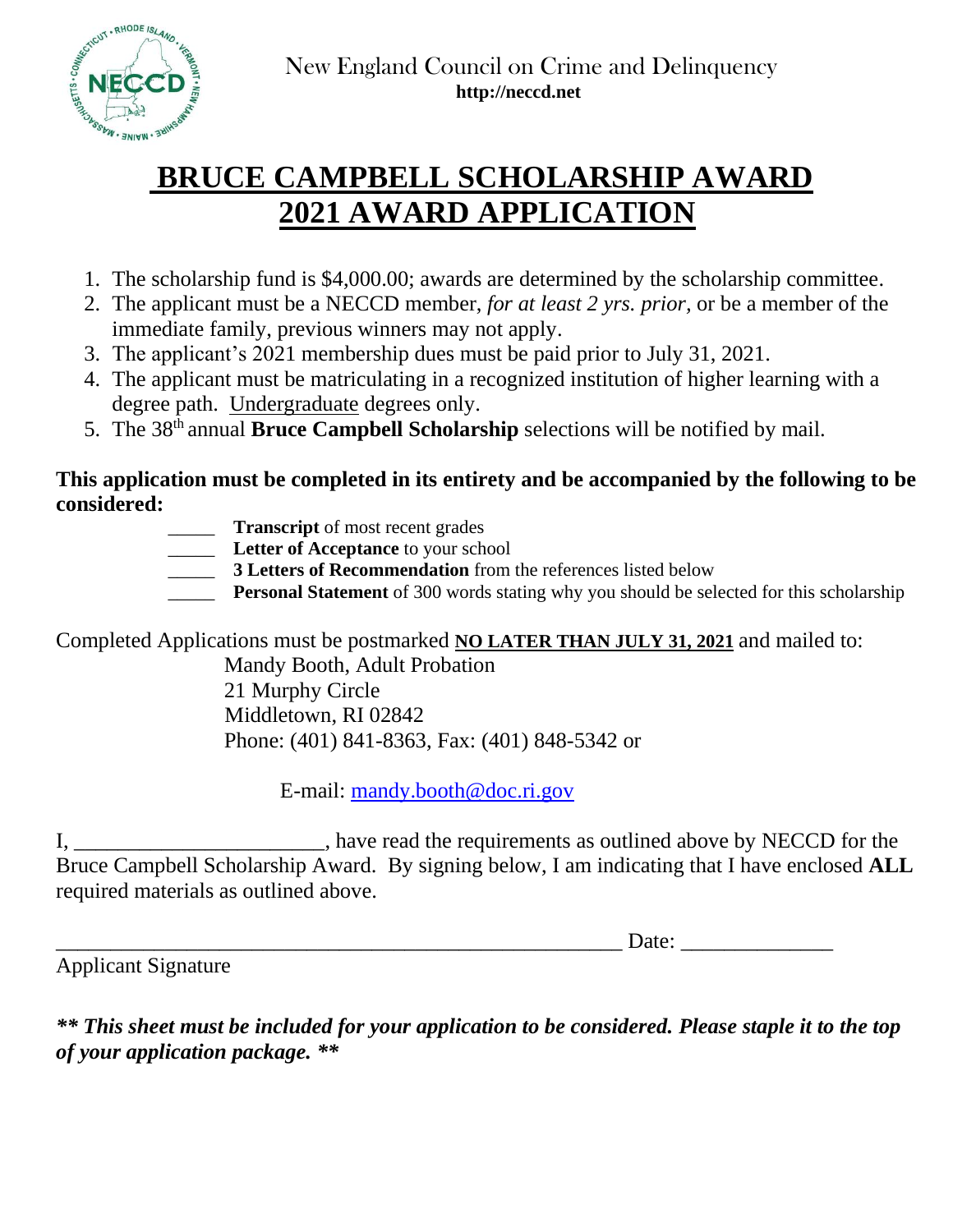# **I hereby make application for the 2021 scholarship from the NECCD Scholarship Committee:**

### **Print Neatly or Type**

#### *Section I Applicant Information*

#### *Section II Financial Information*

*(Estimated cost per year) (Other sources of aid)*

| A. Tuition                                    |  |
|-----------------------------------------------|--|
| B. Room & Board                               |  |
| C. Books $&$ Supplies $\quad \quad \text{\_}$ |  |
| D. Misc. Fees                                 |  |
|                                               |  |

| A. Tuition          |                                                                                                                       | A. Student's saving for education                   | $\mathbb{S}$ |
|---------------------|-----------------------------------------------------------------------------------------------------------------------|-----------------------------------------------------|--------------|
| B. Room & Board     | $\mathbb{S}$                                                                                                          | B. Loans                                            |              |
| C. Books & Supplies | $\mathbb{S}$                                                                                                          | C. Parents/Relatives                                |              |
| D. Misc. Fees       | <u> 1980 - Jan Barbara Barbara, prima prima prima prima prima prima prima prima prima prima prima prima prima pri</u> | D. Other Scholarships                               |              |
|                     |                                                                                                                       | E. Other sources<br>(insurances, trust funds, etc.) |              |